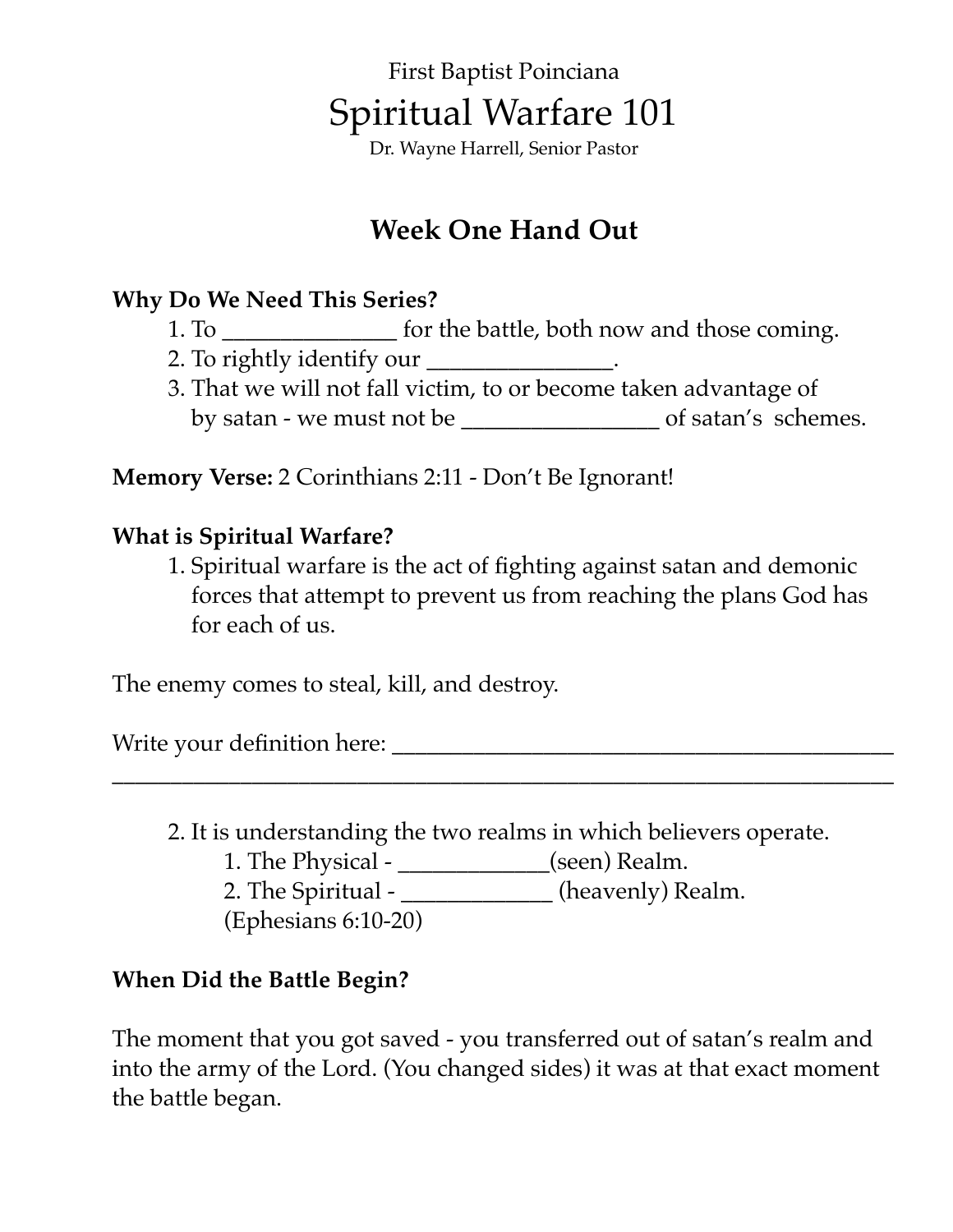### (When Did the Battle Begin, continued)

### **Attacks are on:**

## **Churches:**

Those churches that threaten to expose, those churches with great potential to make impact for God's Kingdom Attack often comes from within- Mark 8:33, but is demonically driven.

## **Individuals/Families:**

Attacking the heart, mind, actions and motives. It is a battle that is fought for and with the mind. Attacks on individuals lead to issues with physical and emotional health, relationships, friendships, etc. any and all things that will attempt to take our focus off of the heavenly things and cause us to focus on things below (earthly minded) (Colossians 3:2)

# **The Unseen War: (Isa. 14:12-15, Revelation 12:7-9)**

- **•** The unseen war was initiated in Heaven with Lucifer, a created being.
- **•** Lucifer was created by God to be Beautiful
- **•** Lucifer wanted to be like God; to take over God's Kingdom.
- **•** A rebellious group of angels later called demons followed Lucifer in this prideful war against God. (Isaiah 14:12-15/Revelation 12:7-9)
- **•** God kicked them all out of heaven, and he and his demons have made the earth their dwelling place. **(1 Peter 5:8, John 14:30)**

*The war continues as satan attempts to come between God's people and God's plans and will for their lives. - Satan attacks what God (and God's people value) - God's Creation, the ones He sent Jesus for. Us!*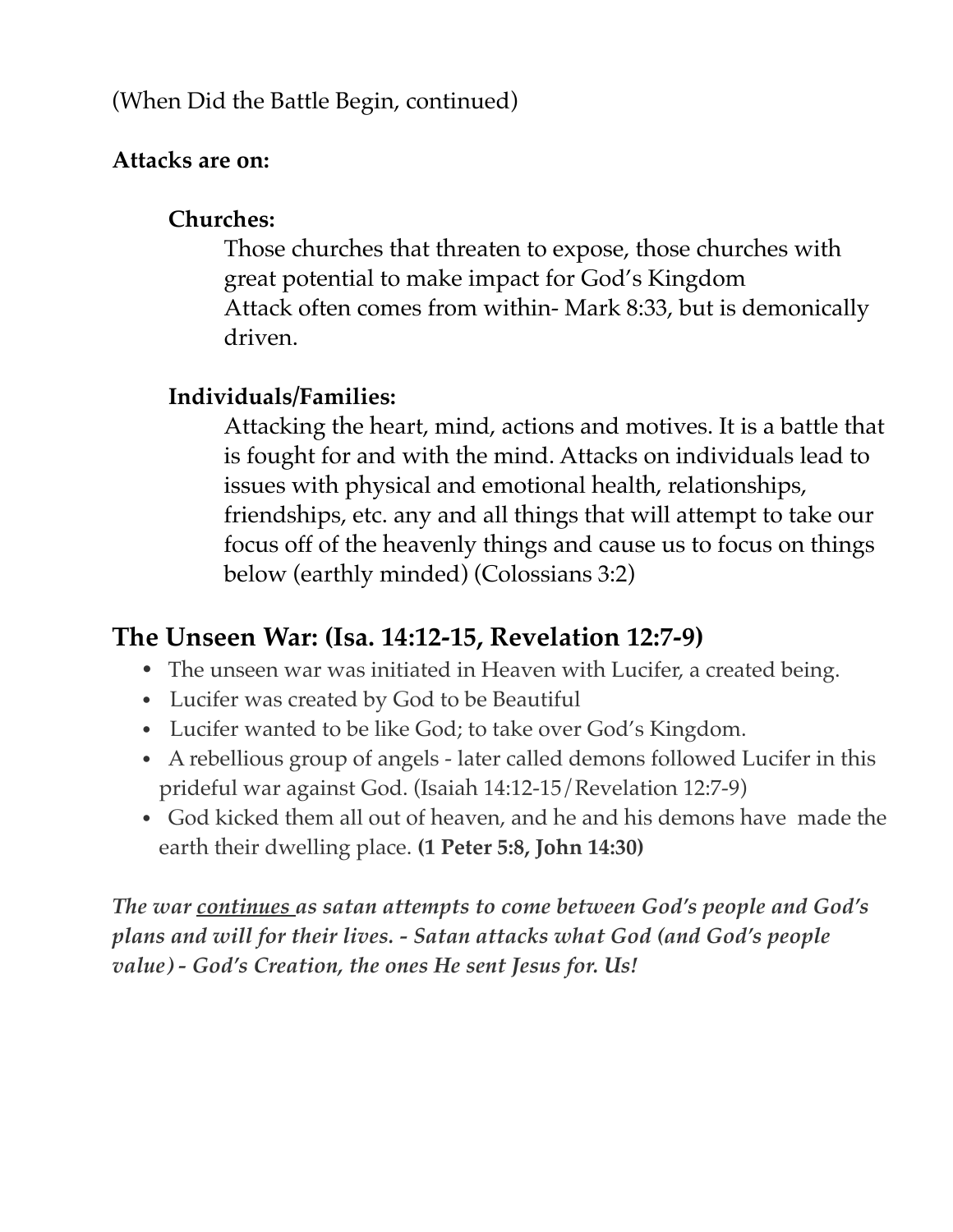**(When Did the Battle Begin, continued)** 

Genesis 1 - God (Satan fell before the Garden account) Genesis 1:26-27 - We are meant to all things on earth. **Genesis 3 - Attack in the Garden. (Satan as Serpent)**

**We cannot be passive when it comes to spiritual warfare. It is real - It is happening, even right this moment, and we are in the Midst of heavenly battles that are unseen, yet we are participants either for God's kingdom (or) Satan's Kingdom. We Must Be Ready.** 

### **2 Corinthians 10:3-4 |**

- Though we are human and walk in the flesh…
- we do not \*war\* according to the flesh…
- Our weapons are not carnal (guns, fists, words, )
- They (our weapons) are mighty in GOD to do what?
	- PULL DOWN \_\_\_\_\_\_\_\_\_\_\_\_\_\_\_\_\_\_\_\_\_.

We will be doing a **DEEP DIVE** into the realm of spiritual warfare, not to spend time on satan or demons - but to point toward our victory over them in our spiritual battles.

God - Angels - Satan - Demons - and everything in-between.

## **The Battle Plan:**

To win a battle you must:

1. Know the \_\_\_\_\_\_\_\_\_\_\_\_\_\_\_

2. \_\_\_\_\_\_\_\_\_\_\_\_\_\_\_\_\_\_\_ for the battle

3. \_\_\_\_\_\_\_\_\_\_\_\_\_\_\_\_\_\_\_ a battle plan

**Our Theme** - through out this series our theme will be how we can:

# **DETECT - DEACTIVATE - DEMOLISH!**  *-Let's Say it Together-*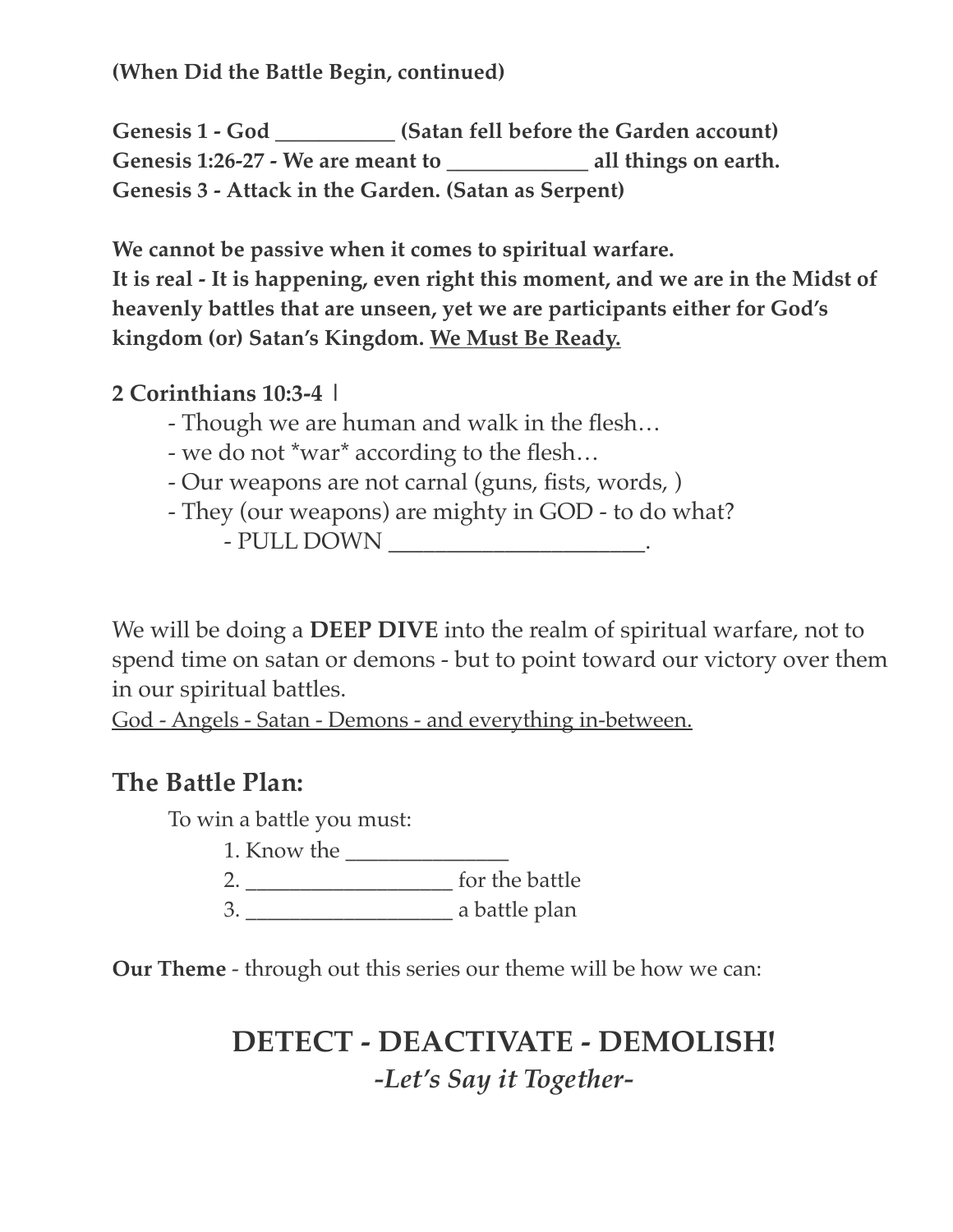## *DETECT*

#### KNOW WHEN SATAN/DEMONS ARE TRYING SOMETHING

# *DEACTIVATE*

TAKE THEIR POWER AWAY

### **DEMOLISH**

DESTROY THE HOLD, BREAK THE BONDAGE, BRING DOWN THE STRONGHOLD

## **FINAL WORDS| SESSION ONE EPHSIANS 6:10-13**

- 1. Find \_\_\_\_\_\_\_\_\_\_\_\_\_\_\_\_\_\_ for the battle in God. (V10)
- 2. You will need \_\_\_\_\_\_\_\_\_\_\_\_\_\_\_\_\_\_\_\_. (V11)
- 3. Understand the devils' \_\_\_\_\_\_\_\_\_\_\_\_\_\_\_\_\_\_\_\_\_. (V11)

3 times we are told to stand firm.

Standing firm in the armor of God doesn't stop the spiritual warfare from raging - it stops it from defeating you.

#### **Know where the battle is coming from:**

- Not against each other; though satan / demons try to cause this idea
- We are at war with demonic satanic forces:
- \* *rulers authorities cosmic powers of darkness, spiritual forces in the heavens*

We do not wrestle against flesh and blood. The people are real. The problems are real. They are just not the root problem. Satan's attack on us, the church, and humanity remain the problem - and we must not allow them to gain one inch of ground. (Fight the good fight)